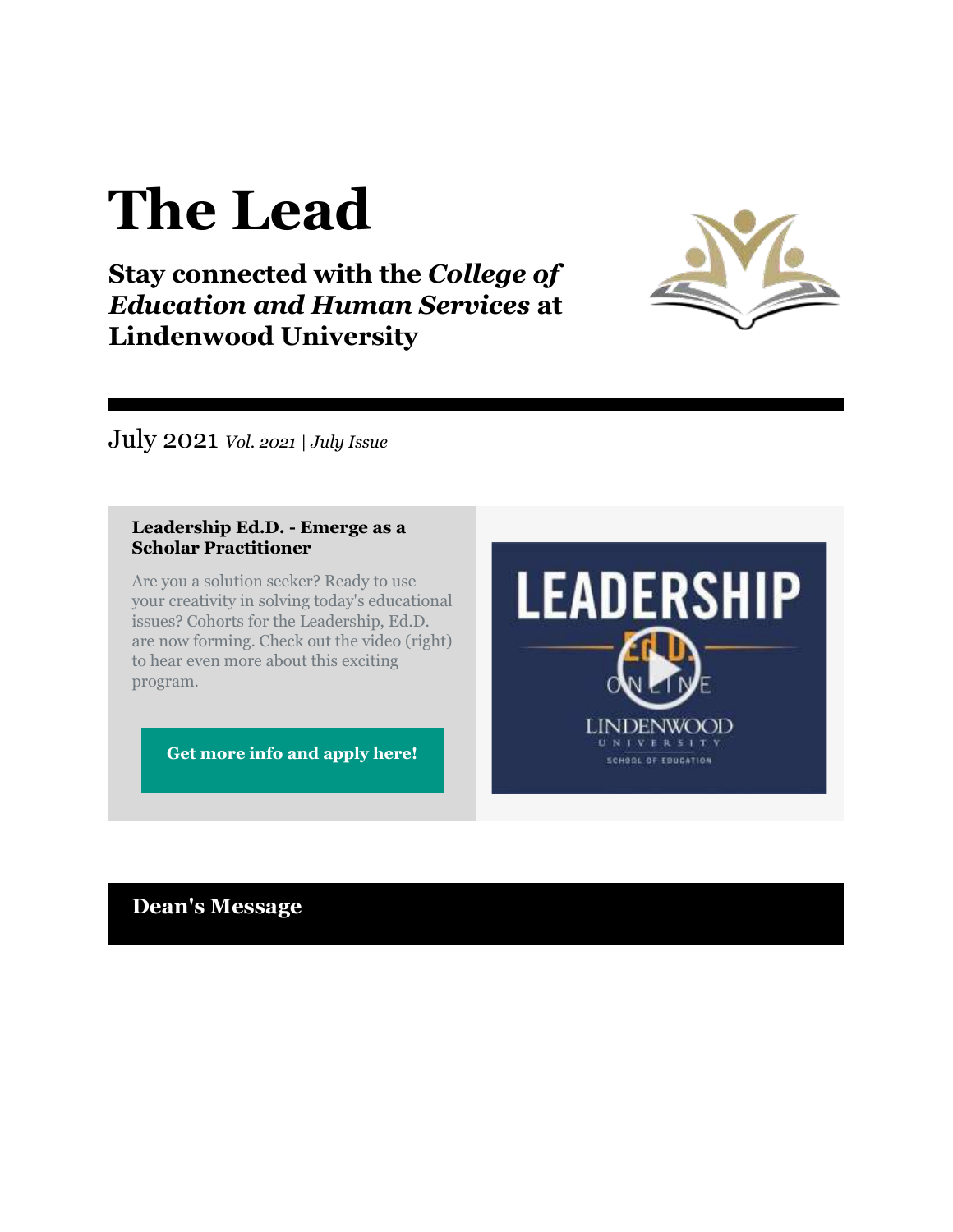#### Greetings everyone,

As I (probably too often) assert to the faculty and staff, we find ourselves in a rapidly moving stream of change, and if we simply choose to tread water, while we may not drown, we will be washed down stream. With that precautionary note in mind, as a team we continue to challenge the norm and advance our college mission. As such, we will soon be launching our new MS in Instructional Design and defining new prescribed pathways for our undergraduate programs. We are actively preparing our CAEP self-study and laying the groundwork for the accreditation of our CMHC program as well as recognition of the BCBA program. We will also soon be welcoming five highly qualified



new faculty members to the college along with new support staff. In addition, we are particularly excited to announce that the College of Education and Human Services has been voted into the membership of the Carnegie Project on the Education Doctorate (CPED). Lindenwood and the College will join, with select universities from around the country, to model and advance high quality Education Doctoral programs.

I hope you enjoy this issue of *The Lead*. I greatly appreciate and encourage the feedback we receive from our stakeholders, colleagues, and community at large.

Wishing you all the very best,

twolverfolkfled

Anthony Scheffler, Ph.D. Dean, Lindenwood School of Education

## **Featured Stories**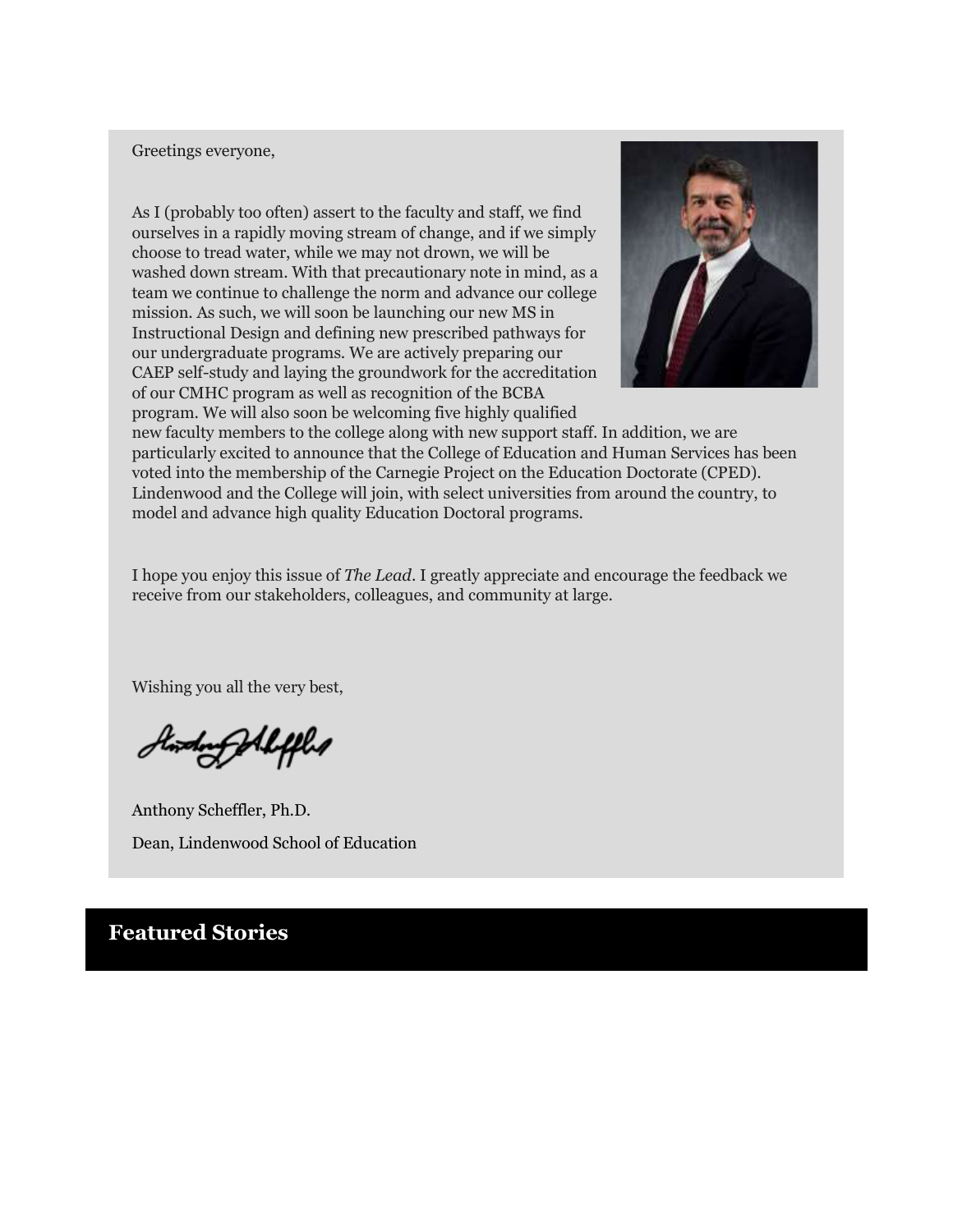

The College of Education and Human Services (COEHS) Leadership Ed.D. recently became a member of CPED (Carnegie Project on the Education Doctorate), which includes over "100 colleges and schools of education which have committed resources to work together to undertake a critical examination of the doctorate in education (Ed.D.)" (CPED, 2021, para. 12). Dr. Leavitt, Program Coordinator, was honored to learn of the acceptance and believes becoming a member of CPED places Lindenwood University, COEHS among an elite group focused on the development of scholarly practitioners, the essence of an educational doctorate (Ed.D.).

Over the past two years an interdisciplinary team of Lindenwood University faculty and administrators collaborated to design an education doctorate that meets the needs of today's adult learner seeking to become a transformational leader knowledgeable in design thinking to create organizational change. The online Leadership, Ed.D. is a 48-credit hour, three-year, cohort program which includes three emphasis areas: Curriculum & Instruction, Education Administration (Advanced Certification), and Higher Education Administration. To learn more about the Leadership, Ed.D. contact Dr. Lynda Leavitt, Program Coordinator [lleavitt@lindenwood.edu](mailto:lleavitt@lindenwood.edu) or **[visit our website](https://r20.rs6.net/tn.jsp?f=001arH4g7jRoD_7654abiV40FasmTnR9KkUDxAu8hG4CTJlOIOGstdBbV7jRd_J9P4PWlVa9QNnIlHHLzKTfQNNr9bFnoj9SQ1kUDNV3haaY0wg_51djTEQhW2ZR8ZFTdZ6NaW97zgj6j4yq8BQmA-jTraE7zHkRpW8kjh_r8V7bDT714vRplE7sihxDNmQtcStBhcFfZzgBlnfzch13Rg5iV2o88BXrHlNvZOw1CXgWXzLOyEulTJvw_2P90tNohyq&c=SVByzvMeQS-7IqNpwTYJnMLQIR0O5JfkF4kohfcJu_094lcHKCTFTA==&ch=vX1dYqTF232jTpozswB2MtPM5KnjsQpfFn2dKIp7kB9z2eqAqhNCtQ==)**. To learn more about CPED **[visit their](https://r20.rs6.net/tn.jsp?f=001arH4g7jRoD_7654abiV40FasmTnR9KkUDxAu8hG4CTJlOIOGstdBbV7jRd_J9P4PooobIJJq7Sos15szxLLHIqs6i3Q7UEMWPjOHZcyqKDRAKkjAYGczotzaXfBPLcN_1Q-c4KadnPZWT_r-xHo2zZgEIZdiaL-l&c=SVByzvMeQS-7IqNpwTYJnMLQIR0O5JfkF4kohfcJu_094lcHKCTFTA==&ch=vX1dYqTF232jTpozswB2MtPM5KnjsQpfFn2dKIp7kB9z2eqAqhNCtQ==)  [website here!](https://r20.rs6.net/tn.jsp?f=001arH4g7jRoD_7654abiV40FasmTnR9KkUDxAu8hG4CTJlOIOGstdBbV7jRd_J9P4PooobIJJq7Sos15szxLLHIqs6i3Q7UEMWPjOHZcyqKDRAKkjAYGczotzaXfBPLcN_1Q-c4KadnPZWT_r-xHo2zZgEIZdiaL-l&c=SVByzvMeQS-7IqNpwTYJnMLQIR0O5JfkF4kohfcJu_094lcHKCTFTA==&ch=vX1dYqTF232jTpozswB2MtPM5KnjsQpfFn2dKIp7kB9z2eqAqhNCtQ==)**

Applications are now being accepted to join the Fall 2021 cohort!

## **Curriculum & Instruction**

**Camp Invention At-Home Returns to Lindenwood University!**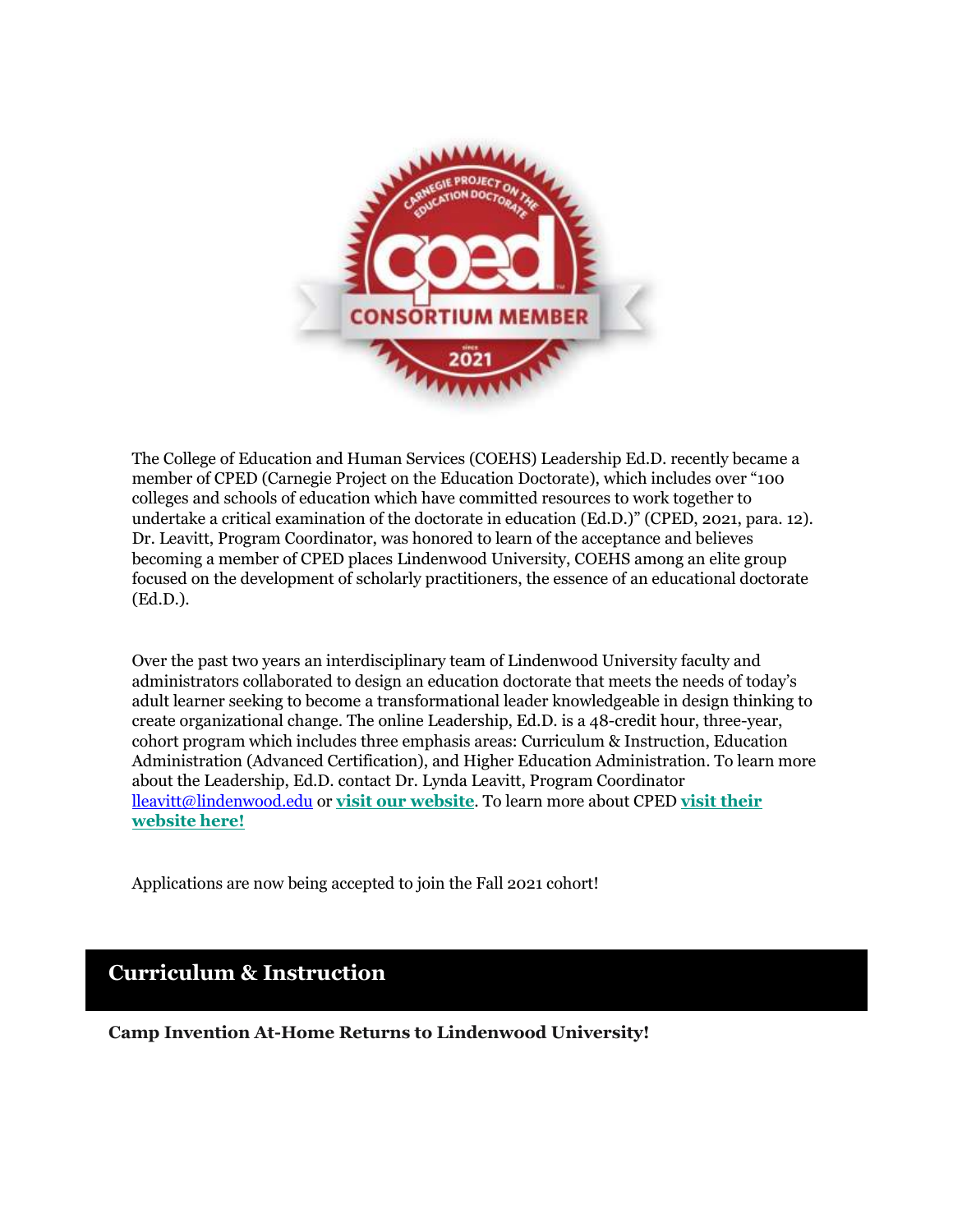In partnership with the National Inventors Hall of Fame® (NIHF), Lindenwood University's College of Education and Human Services is pleased to offer the nationally acclaimed Camp Invention® At-Home program to children entering 1st through 6th grade. This exciting, weeklong summer adventure provided opportunities for open-ended exploration of science, technology, engineering, and more! Children rotated through a variety of hands-on activities each day while collaborating with friends to think creatively and invent their own solutions to real-world challenges.

The week began on June 28 with Mary Gismegian, Heather Tomicich, and Daisy Skelly serving as Directors as they collaborated with Lindenwood Gifted practicum students to provide an amazing week full of new discoveries and "a-ha" moments.

During this energizing program, young innovators (aka campers):

- Designed morphing vehicles to travel across land, then found inspiration in nature to add prototype elements for moving through air and water.
- Experimented with fun physics concepts like trajectory and velocity as they built, tested, and modified a device to launch rubber ducks to reach international landmarks.
- Made and adopted their own robotic crickets and applied empathy to constructed customized habitats and protective gear for their solar-powered bots.
- Applied reverse engineering to their own wireless microphone to discover sound waves, to use their unique voice to create and promote an extraordinary invention.

#### *A special thanks to the Boeing Employee Community Fund and the Clark-Fox Family Foundation (via Blueprint4summer) for providing scholarships for our campers.*

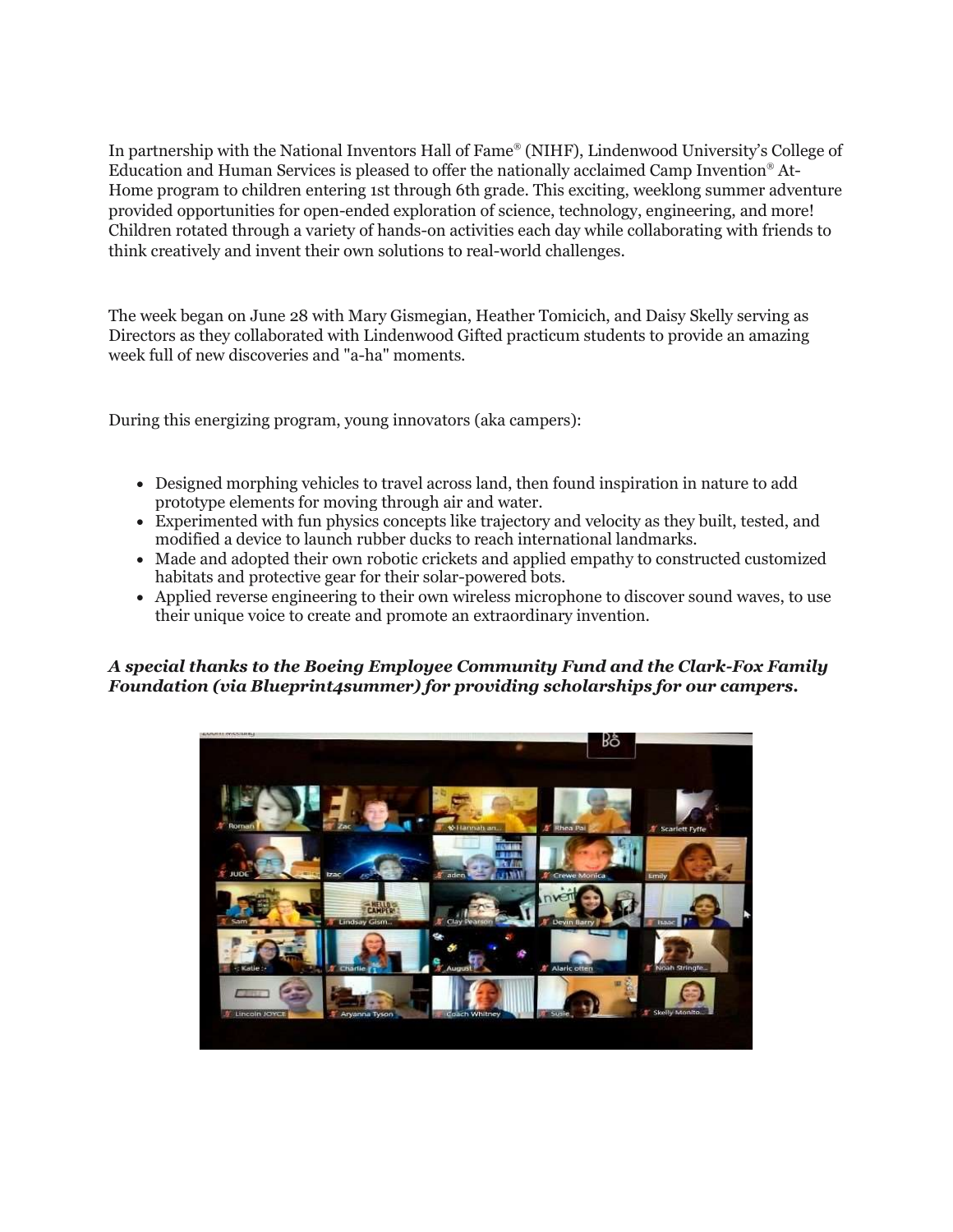

## **Educational Leadership**



#### **Ed.S. Graduate, Meghan McNulty, Will Serve as Principal in the Ritenour School District**

Congratulations to Lindenwood graduate Meghan McNulty who was selected as the Principal for Kratz Elementary School in the Ritenour School District.

Meghan graduated from Lindenwood University with an Ed.S. in School Administration. She started her career in education as a teacher intern in the School District of Clayton. Meghan then taught for 12 years as a fourth and fifth grade teacher and a science specialist in the Ritenour School District before moving into administration. For the past five years she has served as an Assistant Principal in the Ritenour District. Meghan stated, "Next year I am excited to start a new journey in my career, as I become the lead Principal at Kratz Elementary School in the Ritenour

School District."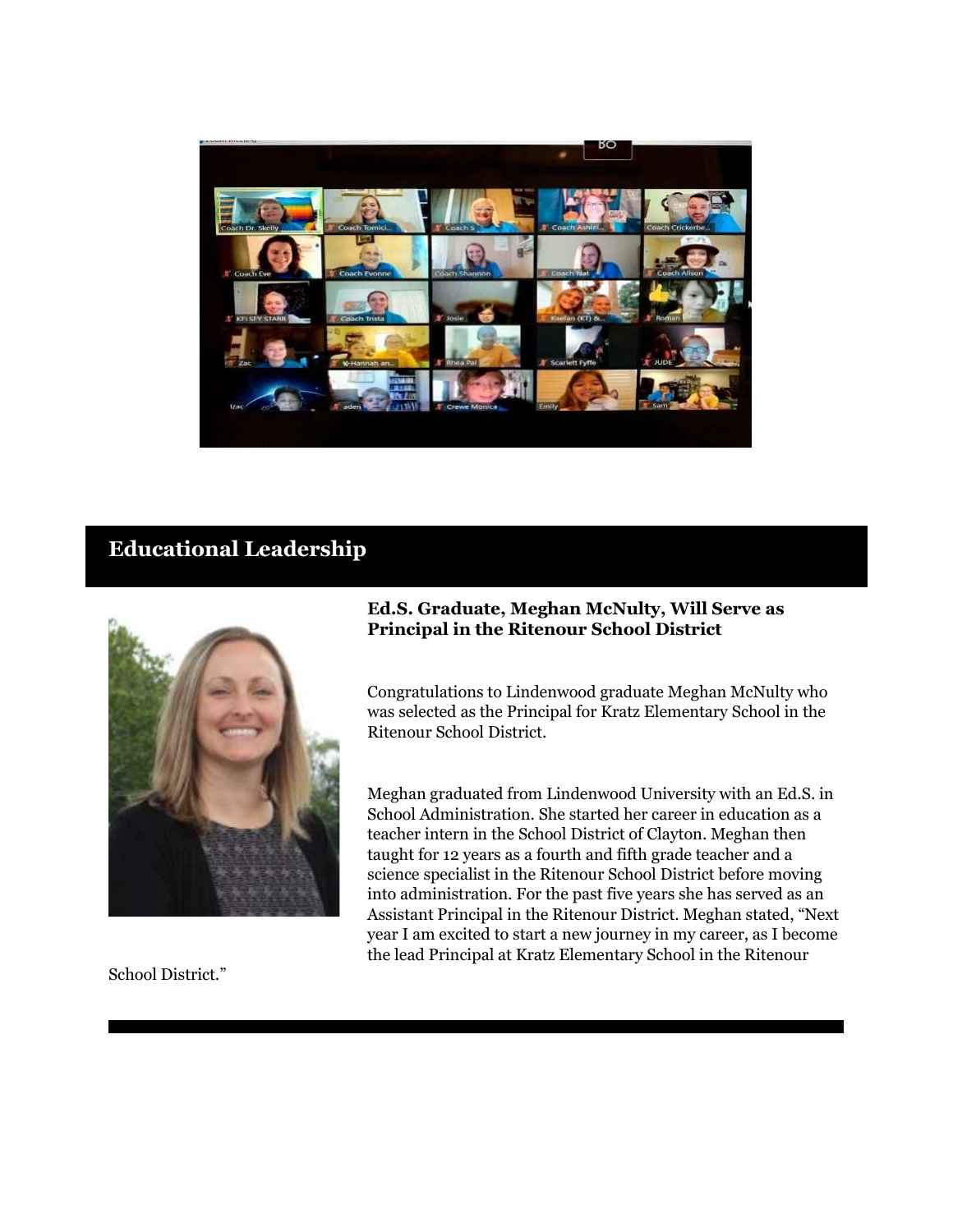#### **Educational Leadership Spotlight on Adjunct -**

#### **Dr. Charles Brazeale**

In an effort to help our readers get to know our faculty and adjuncts working in Educational Leadership, we will be spotlighting a member of our team each month. This month, our Spotlight falls on Dr. Charles Brazeale:

"I feel a great family connection to Lindenwood. My mother, Ina Rae Barklage Brazeale, is a 1963 graduate with a degree in mathematics education. My grandmother, Dorothy Short Barklage, was the manager of the campus bookstore and post office in the 1970s when they were both located in the basement of Roemer Hall; and my great-grandmother, Rae Short, worked in the campus post office for



many years! I am the Assistant Superintendent for Business and Technology for the City of St. Charles School District. My 30-year career in Missouri public education matches well with my LU courses in Advanced School Finance and Administrative Decision-Making. My research interests are focused around the impact of family and public resources on the future success of public school students. Additionally, I am a long-time member of the Missouri Association of School Business Officials (MoASBO), and will be serving as president of that organization during the 2021-22 school year. Outside of work, I am most interested in spending time with my lovely wife, Carol, who is a candidate for ordination in the Episcopal Church, my children, and the two best grandboys in the world!"

#### **Ed.D. Graduate, Dr. Kevin Starks, Joins T-Mobile Education Leadership Team**

An alumnus of Lindenwood University's Doctor of Education program, Dr. Kevin D. Starks, recently left the traditional education setting for a nontraditional, yet fulfilling new role with T-Mobile for Education. Dr. Starks applied his background and experience as an elementary and middle school teacher, assistant principal, principal, and student advocate to land the position as K-12: Education Industry Segment Advisor. In his new role, Dr. Starks advises sales teams as an "education expert" that oversees trends, performance, and resources of school districts across 15 states in the central region of the United States. Dr. Starks joined the Fortune 40 company to help close the digital divide and address deficiencies in school districts' digital ecosystems. Placing positive student outcomes at the center of his work, Dr. Starks still supports students by providing access to essential technology crucial to diminishing the homework gap and digital inequities.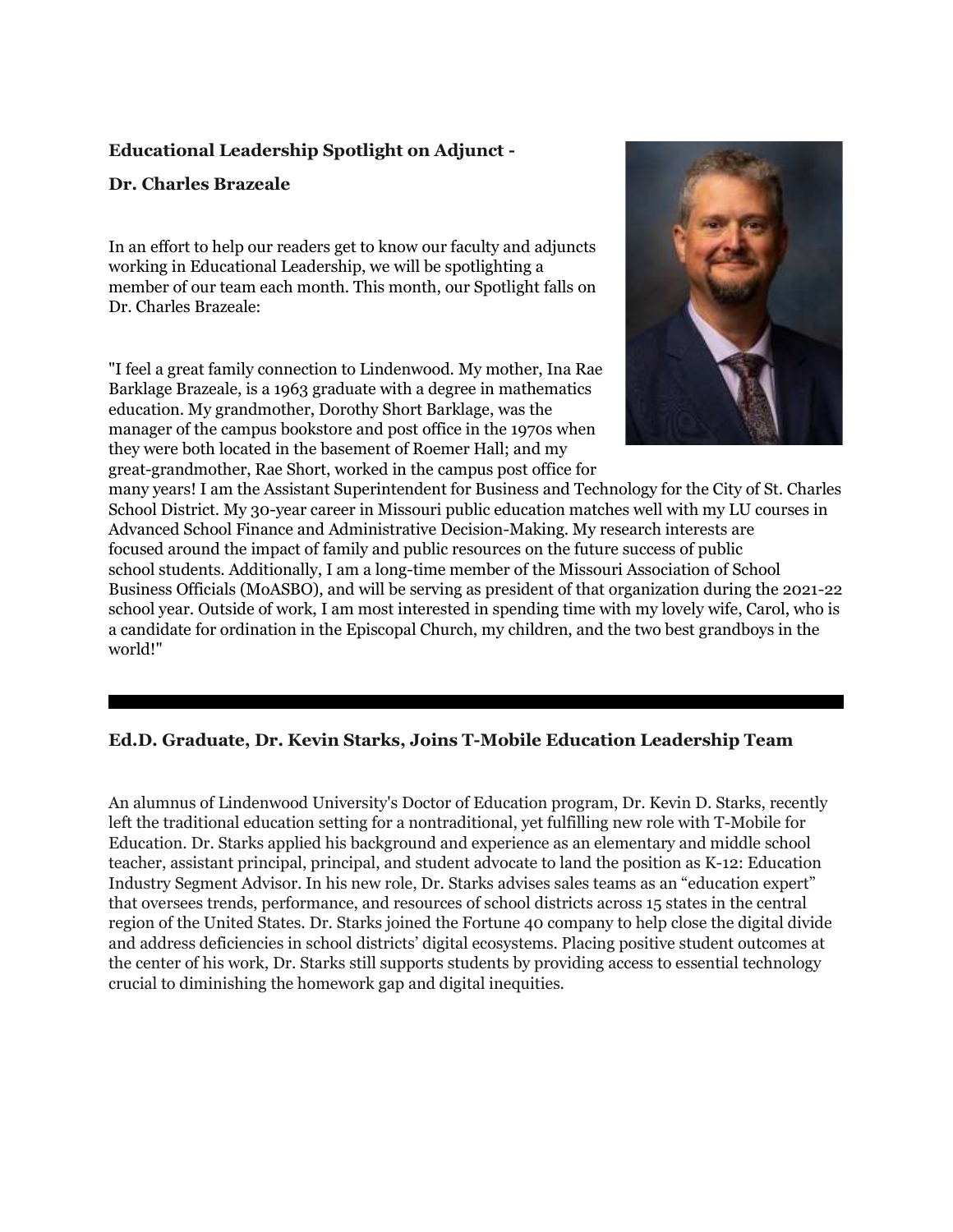

#### **Ed.S. Graduate, Brian Elder, Will Present at the 4th Annual Teaching Black History Conference**

Educational Specialist Graduate, Brian Elder, will present "From the Confluence: Restoring Authentic Voices to the Curriculum" at the 4th Annual Teaching Black History Conference at the Carter Center for K-12 Black History Education at the University of Missouri on July 24. The objective of Brian's presentation is to have students recognize, explore, and present music as cultural artifacts that connect to history, individual experiences, and a shared belonging. Furthermore, the goal is to reimagine frameworks of music education and social studies that work to restore authentic Black voices, and other voices, to the curriculum and educational spaces in and beyond school. Brian graduated with his Educational Specialist in School Administration in 2019, and is music director and member of the diversity, equity, and inclusion team at New City School in St. Louis, Missouri. He has taught music and social studies in both public and independent schools for nearly 20 years and continues to explore culturally responsive practices that empower and motivate students in and beyond the classroom.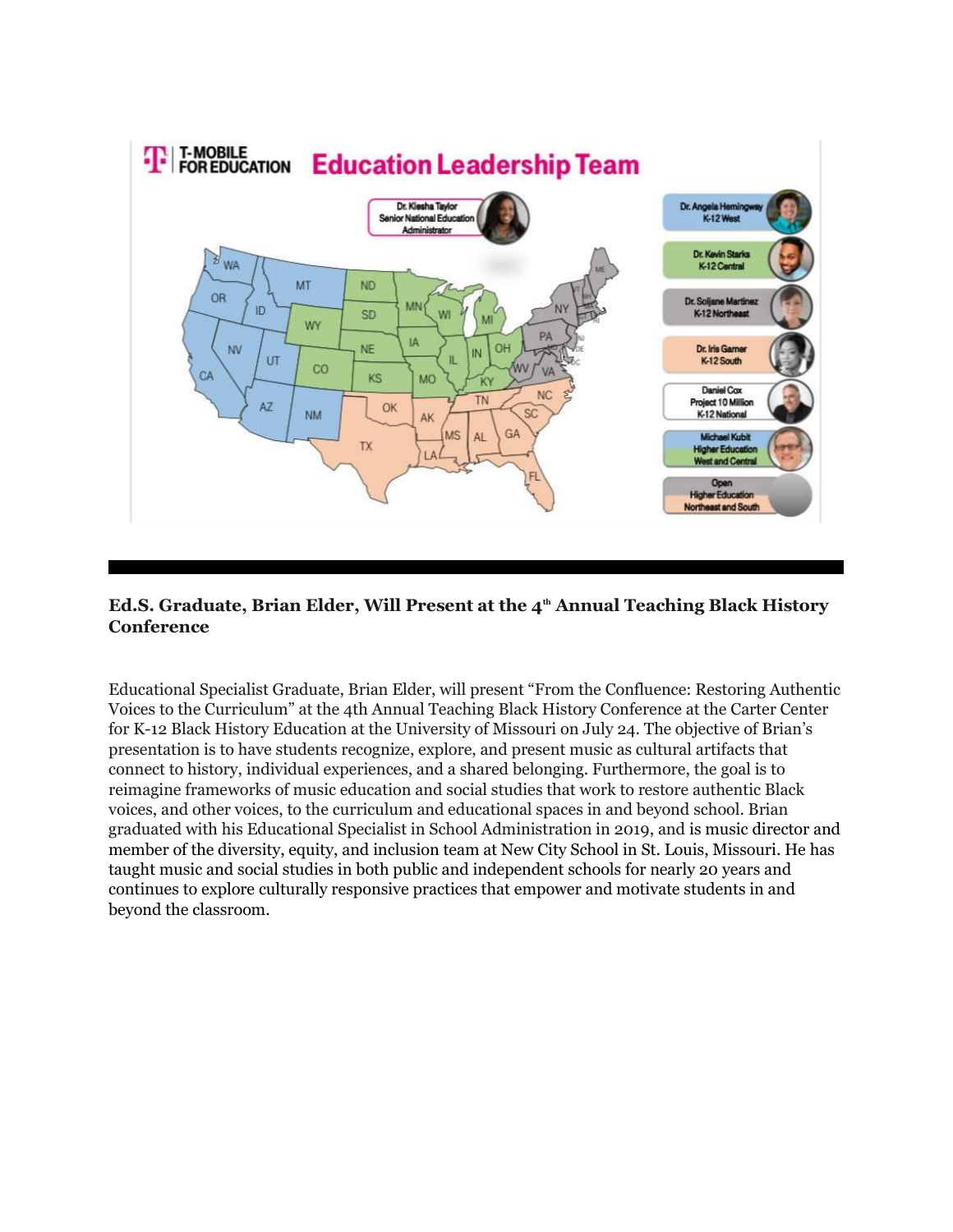

### **Human Services**

#### **Behavior Analysis Students Are Learning Real-World Skills**

Professor Yarger's students have made some incredible gains in their *EDSBA 53000 Behavior Change Procedures* class over the summer semester. This course covers a wide range of interventions in the field of behavior analysis, which most students go on to design once they graduate. A student recently provided this review of her progress in the course thus far:



"As I prepare for my future as a BCBA and gain experience in the field, I am quickly learning how essential it is to not only learn concepts but to apply them. One of my professors has a weekly assignment called the Mock Email. We receive a hypothetical email from a parent/related service provider/neighbor and are required to respond as a BCBA in an ethical, relatable, positive manner. This ongoing activity is so realistic of life outside of the virtual classroom and makes me feel better equipped to build rapport and overall be good at what I do!"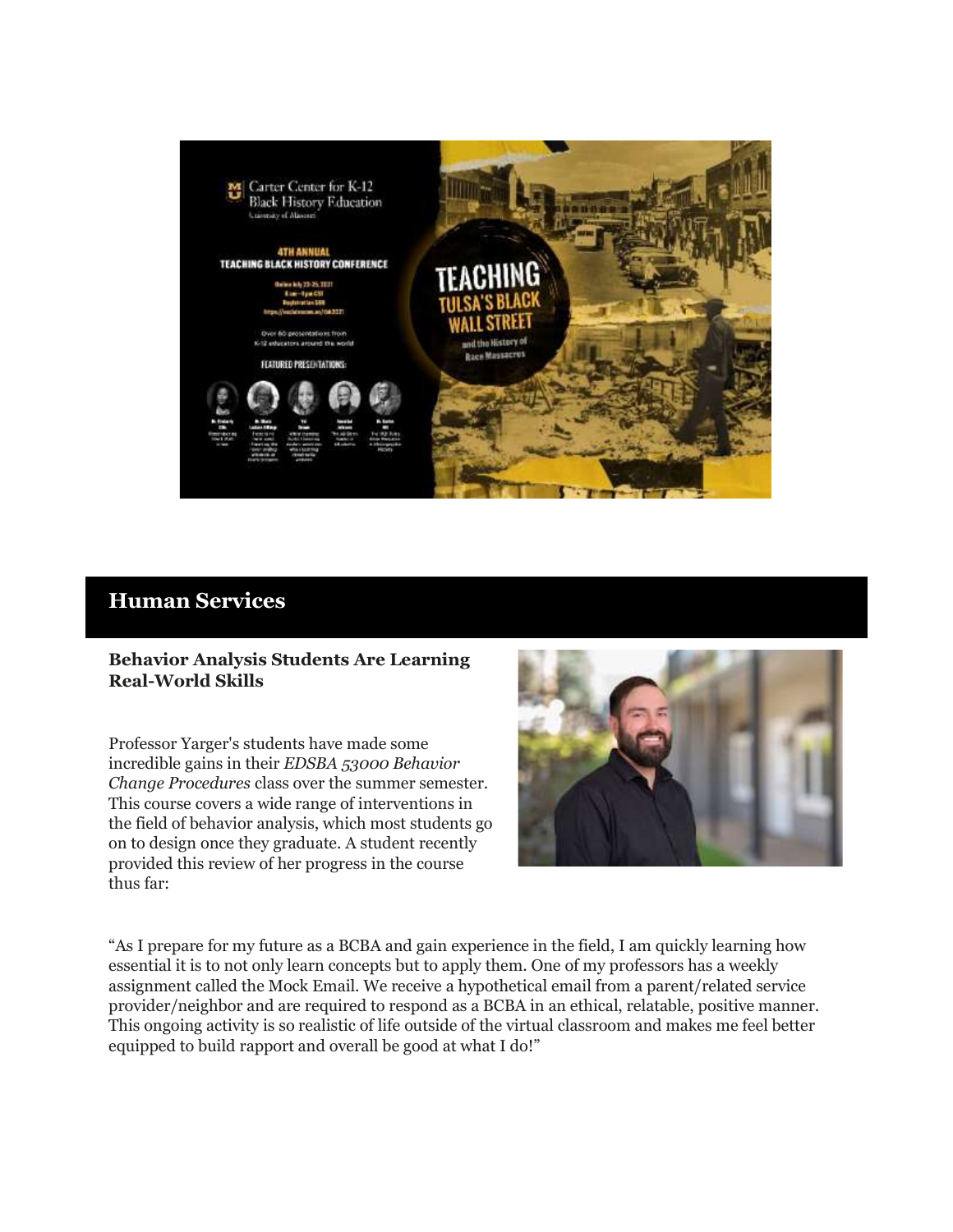#### **Dr. Robbie Hanson Introduces Two Recent Publications**

Dr. Robbie Hanson was the first author on the first article titled "The Establishment of Auditory Equivalence Classes with a Go/No-Go Successive-Matching-to-Sample Procedure" and it was published in the *Journal of the Experimental Analysis of Behavior*. She was a contributing author on the second publication, titled "Treatment Integrity Reporting in Behavior Analysis in Practice 2008-2019" and it was published in *Behavior Analysis in Practice*. You can read the articles by clicking the links below:



- **["The Establishment of Auditory Equivalence Classes with a Go/No-Go Successive-](https://r20.rs6.net/tn.jsp?f=001arH4g7jRoD_7654abiV40FasmTnR9KkUDxAu8hG4CTJlOIOGstdBbV7jRd_J9P4Pni-EtRFGUQCUyuINA-pj6tE7EOt2KJ7Wd_GeisL3eUfQFjQ-WvarkBY4XsQBnlaGTgkb4lcsM-cEAoegrX16lu20d8-eW7Q0J8Qn6NatYXX6MktkkbNzZRX3qe9HJ6aeWO-HO14bHfzG-mQKQifg5eCA5iQGjQsZWXWc8qoKEZA=&c=SVByzvMeQS-7IqNpwTYJnMLQIR0O5JfkF4kohfcJu_094lcHKCTFTA==&ch=vX1dYqTF232jTpozswB2MtPM5KnjsQpfFn2dKIp7kB9z2eqAqhNCtQ==)[Matching-to-Sample Procedure"](https://r20.rs6.net/tn.jsp?f=001arH4g7jRoD_7654abiV40FasmTnR9KkUDxAu8hG4CTJlOIOGstdBbV7jRd_J9P4Pni-EtRFGUQCUyuINA-pj6tE7EOt2KJ7Wd_GeisL3eUfQFjQ-WvarkBY4XsQBnlaGTgkb4lcsM-cEAoegrX16lu20d8-eW7Q0J8Qn6NatYXX6MktkkbNzZRX3qe9HJ6aeWO-HO14bHfzG-mQKQifg5eCA5iQGjQsZWXWc8qoKEZA=&c=SVByzvMeQS-7IqNpwTYJnMLQIR0O5JfkF4kohfcJu_094lcHKCTFTA==&ch=vX1dYqTF232jTpozswB2MtPM5KnjsQpfFn2dKIp7kB9z2eqAqhNCtQ==)**
- **["Treatment Integrity Reporting in Behavior Analysis in Practice 2008-2019"](https://r20.rs6.net/tn.jsp?f=001arH4g7jRoD_7654abiV40FasmTnR9KkUDxAu8hG4CTJlOIOGstdBbV7jRd_J9P4PC5joI3IXVOLI4txkG0pXOUCokJs8pHthpgUpAP777yaz8kEJJj8aLiEDluVHLkdoQ9tQct5psLCz3ZYPT6hpZURRHxG6NGZ-kaglfxSaRidlUkXy-hqEwIeCuwWam34axx6N7HbWy3ee1IuZhaYrl7TnkwxyyHIKaFg7csKQ1I4=&c=SVByzvMeQS-7IqNpwTYJnMLQIR0O5JfkF4kohfcJu_094lcHKCTFTA==&ch=vX1dYqTF232jTpozswB2MtPM5KnjsQpfFn2dKIp7kB9z2eqAqhNCtQ==)**

#### **Counseling Update**

Dr. Sarah Patterson-Mills was an ethics committee panel speaker for National Career Development Association Webinar, *Ethics of Career Counseling in a Pandemic.* Topics covered included virtual work and interactions (K-12 and higher education), wellness (boundaries and staying healthy), supervision/consultation (anxiety, uncertainty, navigating new boundaries), and workforce of the future (impact of today on tomorrow).

#### **Behavior Analysis Program Taking Spring Cohort**

The MA in behavior analysis program is now officially available to distance learning students across the globe! Due to this incredible change, the program will take a Spring 2022 cohort of 8-10 students. It is anticipated that these students will participate in a distance-learning format and fieldwork will be completed at sites worldwide. Lindenwood Alumni have offered to provide supervision for fieldwork experiences; they will be passing on their real-world experience and success to the next generation of BCBAs!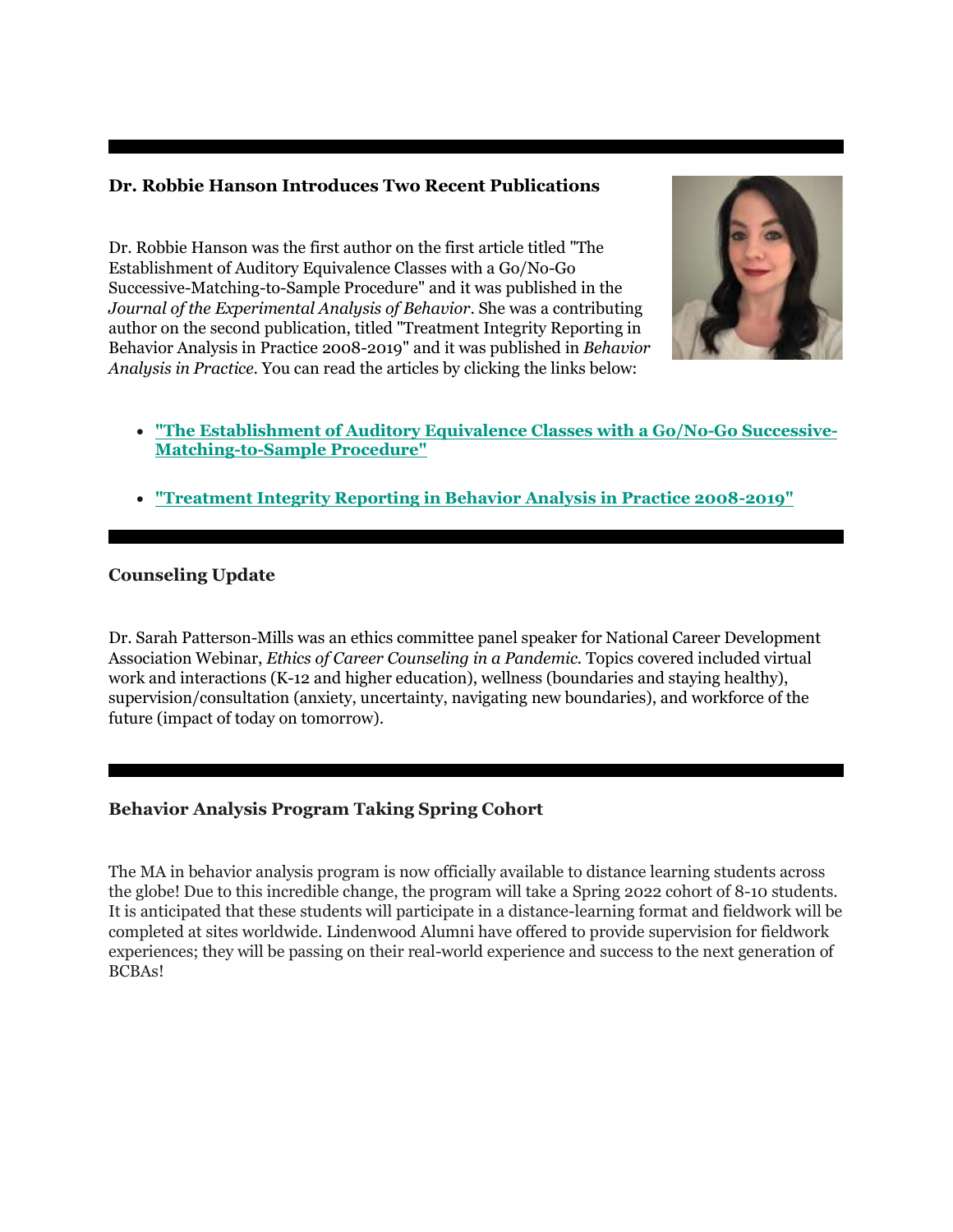

# **GET YOUR MASTER'S DEGREE IN BEHAVIOR ANALYSIS FROM LINDENWOOD UNIVERSITY!**

## Use science to help people reach their goals!

#### Why LU?

- Distance learning with an in-person feel ۰
- Dedicated, supportive mentors from all areas of ۰ the field
- Small class sizes and a supportive cohort format ۰
- ۰ Research opportunities in both applied and experimental settings
- ä Assistance with fieldwork supervision placement
- Publication, and presentation opportunities prior ò to graduation
- . Learn from faculty with real experience beyond the book; use your skills to benefit the real world
- Exam prep starting the first semester! ë
- Alumni benefits including job placement ٠ support, continuing education, and supervision training
- ò Increase your eaming potential; graduates make an average of 85K the first year after program completion

Ready to take the nest step? Apply today: https://www.lindenwood.edu/education/humanservices/behavior-analysis/